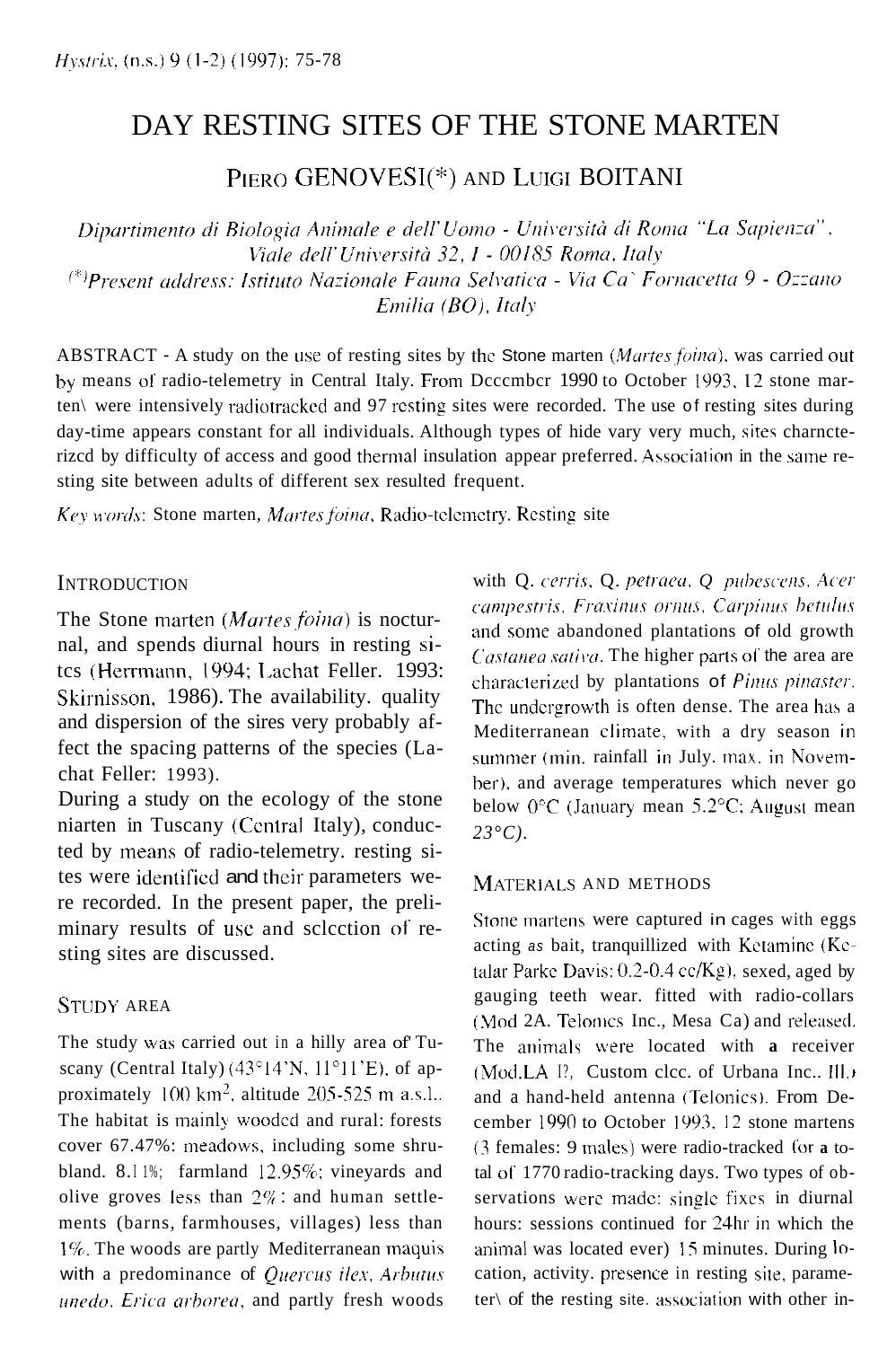| Anim.           | Habitat      |         | observ. days   | N rest         | <b>Buildings</b><br>days per |                         |                                | Bramble) and   |                | <b>Burrows</b> |      |
|-----------------|--------------|---------|----------------|----------------|------------------------------|-------------------------|--------------------------------|----------------|----------------|----------------|------|
| id.             |              |         | in rest site   | sites          | site                         |                         |                                |                | edge-walls     |                |      |
|                 |              |         |                | $\mathbf n$    | days                         | $\mathbf n$             | days                           | $\mathsf{n}$   | days           | $\mathsf{n}$   | days |
| M <sub>1</sub>  | Forest-rural |         | 44             | $\overline{4}$ | 11.00                        |                         |                                |                |                | $\gamma$       | 21   |
| M2              | Forest-rural |         | 64             | 9              | 7.11                         | I                       | $\rm I$                        |                |                | $\overline{c}$ | 25   |
| F5              | Forest       |         | 339            | 15             | 32.60                        | $\overline{2}$          | 309                            |                |                | 6              | 22   |
| M <sub>7</sub>  | Forest       |         | 197            | 7              | 28.13                        | 3                       | 151                            |                |                | $\mathfrak{z}$ | 36   |
| M <sub>9</sub>  | Forest-rural |         | 61             | 23             | 2.54                         | 1                       | $\overline{4}$                 | $\overline{3}$ | 9              |                |      |
| M11             | Rural        |         | 111            | 22             | 5.05                         | 13                      | 77                             | L              | 8              |                |      |
| M12             | Rural        |         | 35             | 9              | 3.89                         | $\mathfrak{z}$          | 10                             | $\overline{4}$ | 23             |                |      |
| F13             | Rural        |         | 14             | 1              | 14.00                        |                         |                                |                |                |                |      |
| M15             | Rural        |         | 77             | 6              | 3.67                         | 5                       | 19                             |                |                |                |      |
| TOT.            |              |         | 887            | 97             | 9.14                         | 29                      | 571                            | 8              | 41             | 14             | 114  |
| Anim.           | Fissures in  |         | Interstices in |                | <b>Brambles</b>              |                         | Trees (cypress)                |                | Ground         |                |      |
| id.             | rock cliffs  |         |                | mine residuals |                              |                         |                                |                |                |                |      |
|                 | $\mathbf n$  | days    | $\mathbf n$    | days           | $\mathbf n$                  | days                    | $\mathbf n$                    | days           | n              | days           |      |
| M <sub>l</sub>  |              |         |                |                |                              |                         |                                |                | $\overline{2}$ | 23             |      |
| M <sub>2</sub>  |              |         | $\mathfrak{I}$ | $32\,$         |                              |                         |                                |                | Ć              | 6              |      |
| F <sub>5</sub>  | 1            | $\rm I$ |                |                |                              |                         |                                |                | $6\,$          | $\overline{7}$ |      |
| M <sub>7</sub>  |              |         |                |                |                              |                         |                                |                |                |                |      |
| M9              | I            | 14      |                |                | 1                            | $\overline{4}$          | $\overline{c}$                 | 6              | 16             | 24             |      |
| M11             | 5            | 21      |                |                | 1                            | $\overline{\mathbf{3}}$ |                                |                | ä,             | $\gamma$       |      |
| M12             |              |         |                |                |                              |                         |                                |                | 1              | $\mathbf{I}$   |      |
| F13             | 1            | 14      |                |                |                              |                         |                                |                |                |                |      |
| M <sub>15</sub> |              |         |                |                |                              |                         | $\begin{array}{c} \end{array}$ | $\mathfrak{Z}$ |                |                |      |
| TOT.            | 8            | 50      | 3              | 32             | $\overline{c}$               | $\overline{7}$          | 3                              | 9              | 30             | 63             |      |

Table 1 - Resting sires of Stone martcns: types and days of use

dividuals in the resting site, were then recorded. To avoid autocorrelation of data in statistical analysis, only one location per day pcr individual was considered.

# RESULTS

A total of 957 sites in day time werc rccorded. **In** only 7.89% 01 all locations (70 days) were animals located out of covert. In the rcmaining 92.11% (887 days), stone martens were found in 97 resting sitcs (Tab.1). Of these, 29 (571 days of use) were buildings,

either inhabited or not: 8 (41 days) were edge-walls or brambles attached to buildings: 8 (SO days) were in fissures in rock cliffs: 3 were in interstices in mine residuals (32) days); 3 (9 days) were in cypress trees: 14 sites (1 14 days) were hurrows or cavities in the ground. Finally, 70 times (32 sites) stone martens were round resting on the ground, in brambles or in other quite accessible coverts.

95.8% of the buildings used by stone martens wcrc of 2 or more floors, and often ani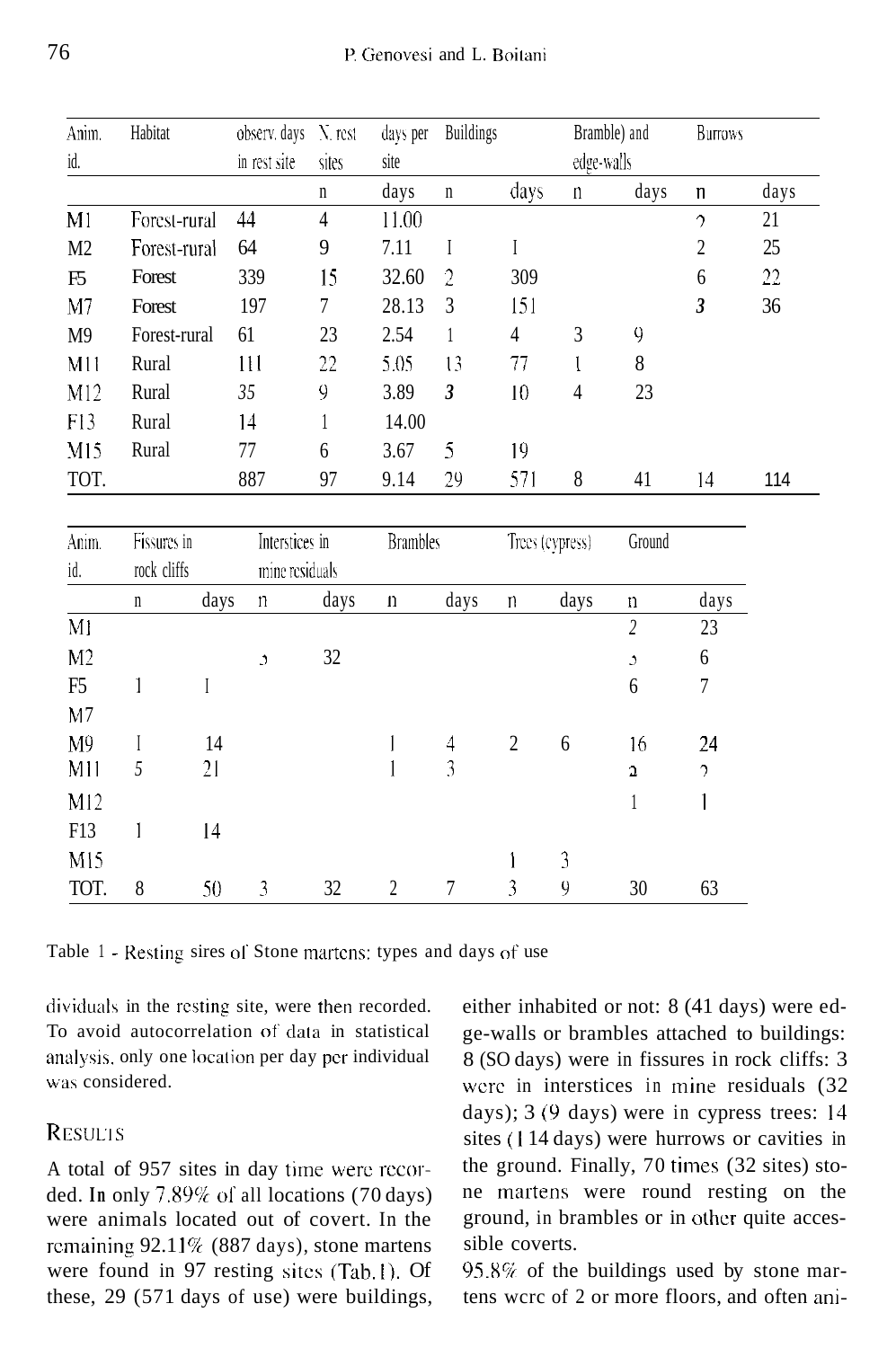mals were located in garrets. or in fissures in walls several meters above ground level. Also the fissures in rock cliffs used as COverts were often quite high. Within the research period, two reproduction dens were identified: one in the ruin of a tower (in a fissure at about 20 m from ground level), the second in a crack of a rock cliff.

The number of days of use per site (N. of sites/days of monitoring), calculated for the animals (n=8) which were monitored for more than 20 days were round to vary preatly from individual to individual  $(\overline{x}=10.5)$ : s.d.=10). The highest values  $(\overline{x}=25.4;$ s.d.=4), which signify a more stable use of rcsting sites, were those of two individuals which inhabited a forested part of the study area, where only 5 uninhabited buildings were present. On the other hand. three animals living in the morc rural part. with a higher availability of potential resting sites (barns. farmhouses, etc.), showed significantly lower values  $(x=4.2; s.d=1. T-te$  $st=7.344$ , P=0.0012).

The contemporary presence of individuals in the same resting site was not uncommon. **A** mating pair (adult male and adult female) contemporarily monitored for more than 10 months, was found together in 42.93% of all occasions (288 days). Adults of both sexes were found together with young in a successive period which was not taken into consideration in the present paper. No association was recorded between adults of the same sex.

### DISCUSSION **AND** CONCLUSION

The results of the present research confirm that the use of resting sites in day-time is constant for all individuals and in all seasons. This is probably a typical characteristic of stone marten activity (Herrmann, 1994; Lachat Feller, 1993; Skirnisson, 19x6). Every individual used several resting sites dispersed within its territory. As one can expect. in areas where potential resting sites are scarce animals use the available ones more intensively.

The wide range of resting site types recorded in the present and in previous studies (Herrmann, 1994; Lachat Feller 1993: Muskens et al, **IYX9;** Posillico & Lovari, this volume; Skirnisson, 1986). confirms the adaptability of the stone marten to varying habitats and ecological parameters. Despite difficulty in the evaluation of the availability of resting sites (Lachat Feller, 1993). and therefore also calculations on the site selection (Cock. 1978). the stone marten seems to show a preference for buildings. fissures in rock cliffs or burrows. These types of sites arc characterized by good insulation and difficulty of access for which the stone marten uses its excellent climbing capabilities. Apart from the thermal insulation role of hides (Lachat Feller, 1993; Posillico  $\&$  Lovari, this volume), we hypothesize that the defensive aspect of resting sites plays a role in their selection. Similar parameters recorded for the two reproduction dens appear to confirm the latter hypothesis.

Association in resting sites between adults of different sex, as recorded also in previous studies (Muskens et al.. 1989; Skirnisson, 1986). and between adults and young, appear to confirm the intrasexual territoriality modcl (Powcll, 1979), that foresees overlap between adults of different sex, and avoidance between adults of the same sex. Furthermore, the frequent association recorded in the present research seems to indicate a remarkable tolerance within the mating pair.

#### ACKNOWLEDGENTS

We would like to thank I. D'Inzillo. M. Secchi and I. Sinibaldi for their intensive field work.

### **REFERENCES**

Cock. M.J.W., I978 - The assessment of preference. *J.Anim.Ecol.*,47: 805-8 16.